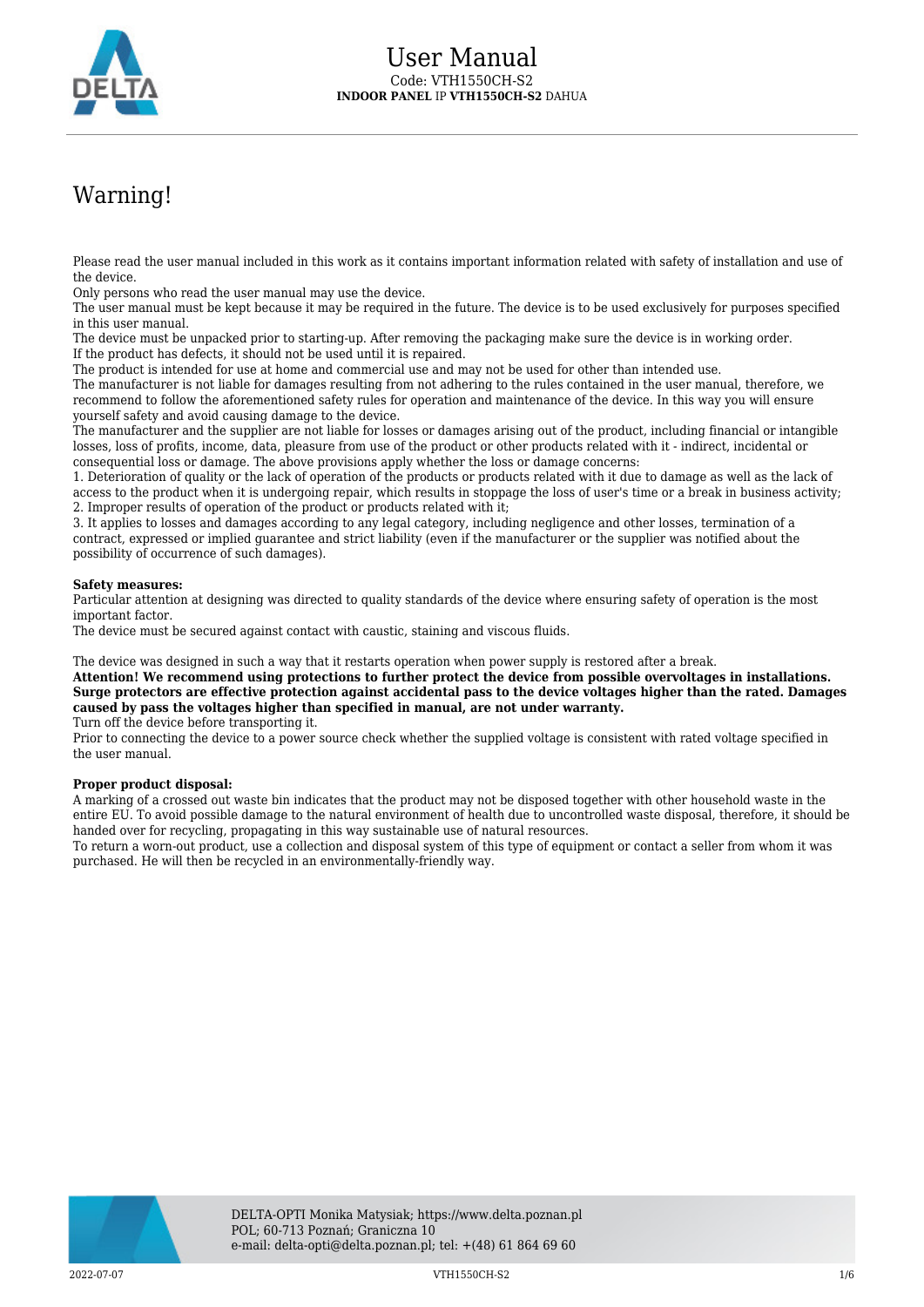

## User Manual Code: VTH1550CH-S2 **INDOOR PANEL** IP **VTH1550CH-S2** DAHUA



The VTH1550CH-S2 panel has been designed to create a simple and effective system of local communication.

The device works with video doorphones, and other DAHUA panels. It can be also used as simple alarm control panel, or notification module by the support 6 alarm inputs.

ATTENTION! The device does not support the Dahua analogue system.

| Compatibility:   | Interphone installation - DAHUA                                                                                                                                                                                                                                                                                                                                                                                                                                                                                                                                                                                  |
|------------------|------------------------------------------------------------------------------------------------------------------------------------------------------------------------------------------------------------------------------------------------------------------------------------------------------------------------------------------------------------------------------------------------------------------------------------------------------------------------------------------------------------------------------------------------------------------------------------------------------------------|
| Shield:          | 7 "TFT-LCD color matrix                                                                                                                                                                                                                                                                                                                                                                                                                                                                                                                                                                                          |
| Resolution:      | 800 x 480                                                                                                                                                                                                                                                                                                                                                                                                                                                                                                                                                                                                        |
| Internal memory: |                                                                                                                                                                                                                                                                                                                                                                                                                                                                                                                                                                                                                  |
| Main features:   | • Memory card slot - Support of the Micro SD cards up to 32GB for video recording,<br>· Microphone built-in,<br>· Speakers built-in,<br>• Bidirectional communication,<br>• Port RS-485.<br>• Smooth adjustment of monitor parameters: image brightness, ring tone volume and<br>conversation volume.<br>• The ability to automatically take and save photos if you do not answer to the bell<br>button.<br>• The ability to record a short video message in the absence of a response to the bell<br>button.<br>• IP Dahua cameras support,<br>• The ability of direct communication between two or more panels |
| Controlling:     | One-touch action buttons + capacitive touch screen                                                                                                                                                                                                                                                                                                                                                                                                                                                                                                                                                               |
| Alarm inputs:    | 6                                                                                                                                                                                                                                                                                                                                                                                                                                                                                                                                                                                                                |
| Power supply:    | $\cdot$ 10 V  15 V DC / 450 mA.<br>• 24 V PoE - DAHUA                                                                                                                                                                                                                                                                                                                                                                                                                                                                                                                                                            |
| Operation temp:  | $-10 °C$ 60 °C                                                                                                                                                                                                                                                                                                                                                                                                                                                                                                                                                                                                   |
| Color:           | White                                                                                                                                                                                                                                                                                                                                                                                                                                                                                                                                                                                                            |
| Weight:          | $0.47$ kg                                                                                                                                                                                                                                                                                                                                                                                                                                                                                                                                                                                                        |



DELTA-OPTI Monika Matysiak; https://www.delta.poznan.pl POL; 60-713 Poznań; Graniczna 10 e-mail: delta-opti@delta.poznan.pl; tel: +(48) 61 864 69 60

2022-07-07 VTH1550CH-S2 2/6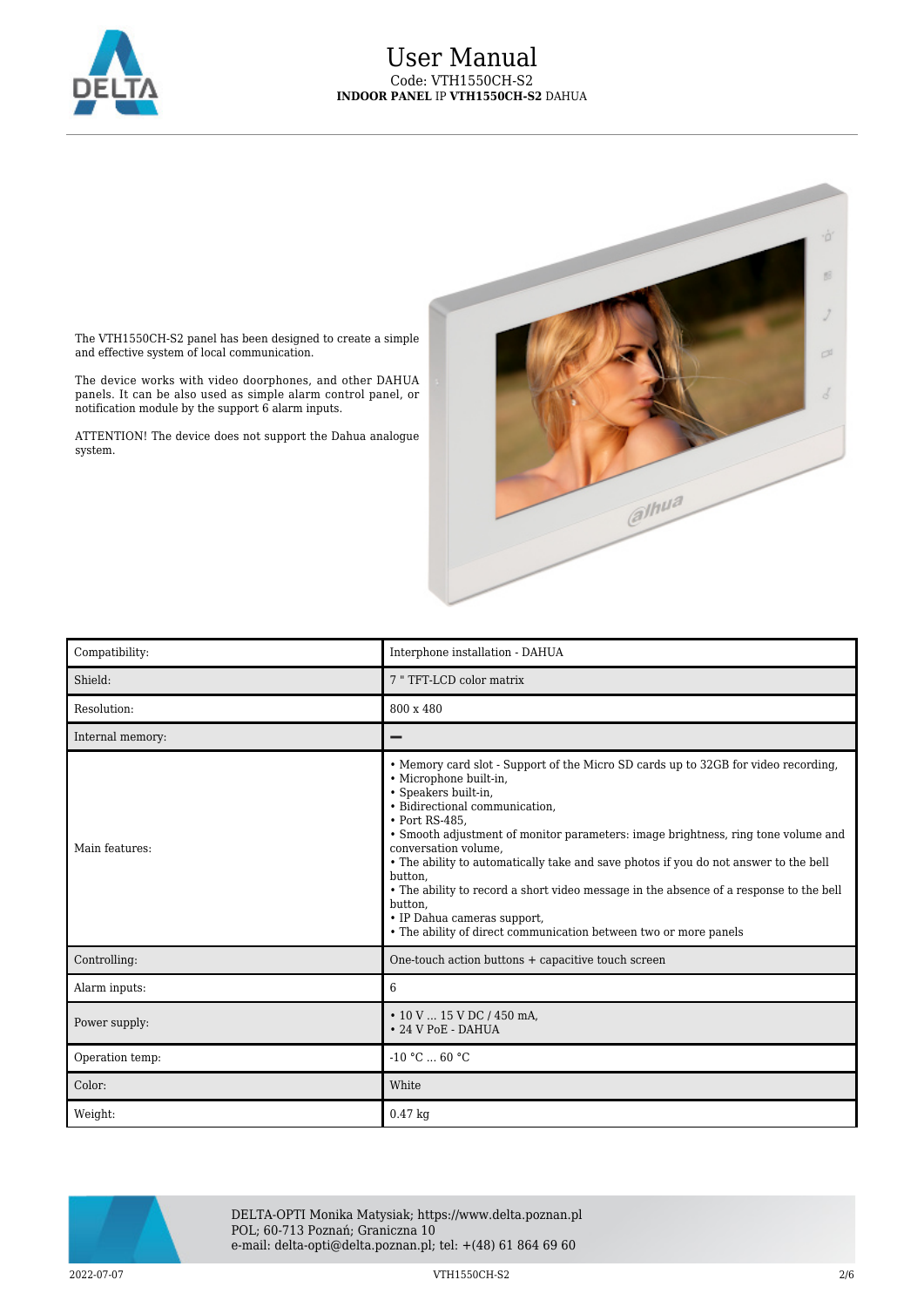

## User Manual Code: VTH1550CH-S2 **INDOOR PANEL** IP **VTH1550CH-S2** DAHUA

| Dimensions:           | 200 x 137 x 28 mm                                                        |
|-----------------------|--------------------------------------------------------------------------|
| Supported languages:  | Polish, English, Bulgarian, Czech, Finnish, Slovenian, Slovak, Hungarian |
| Manufacturer / Brand: | <b>DAHUA</b>                                                             |
| Guarantee:            | 3 years                                                                  |

Front view:



Rear view:





2022-07-07 VTH1550CH-S2 3/6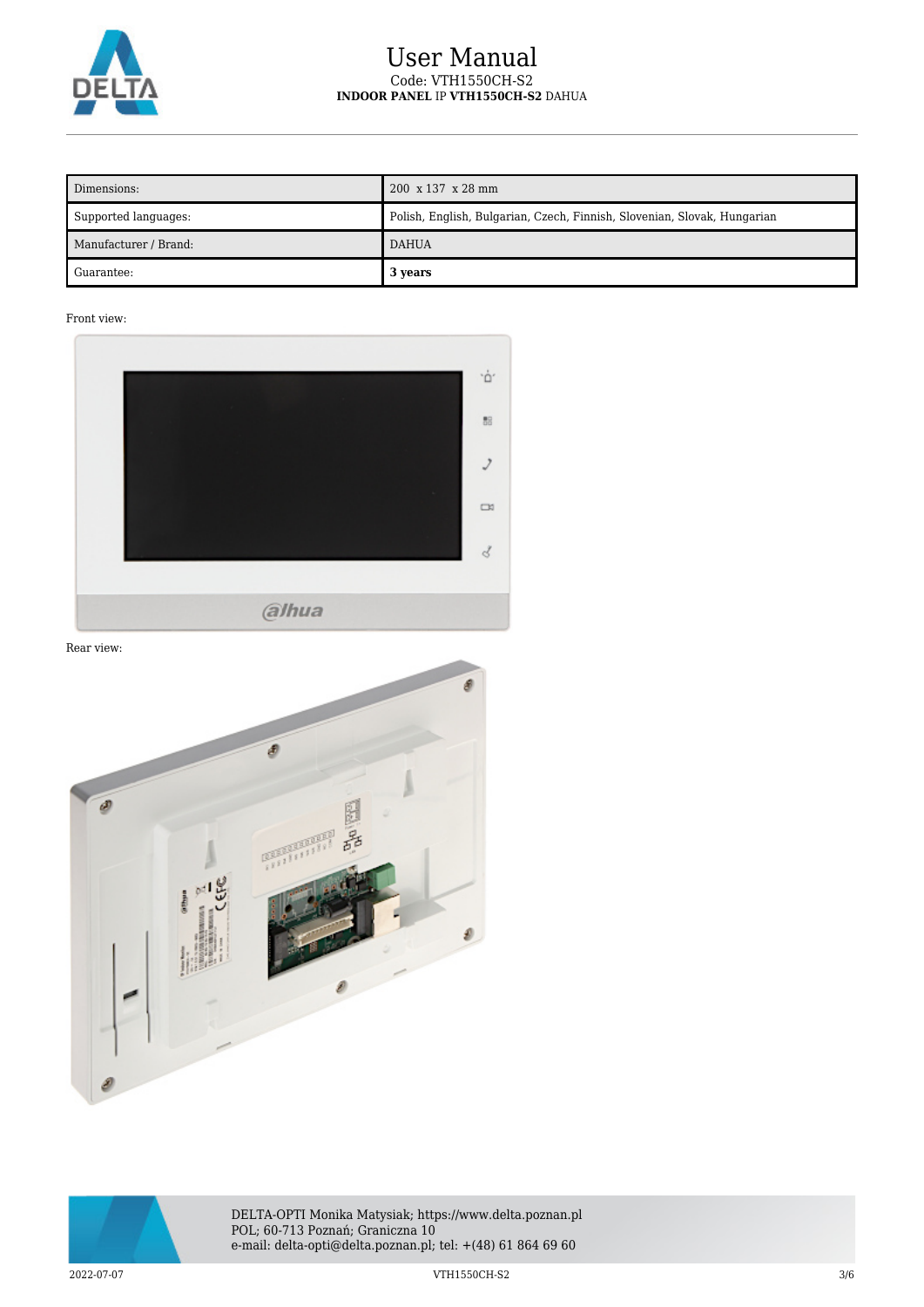



Connectors view:



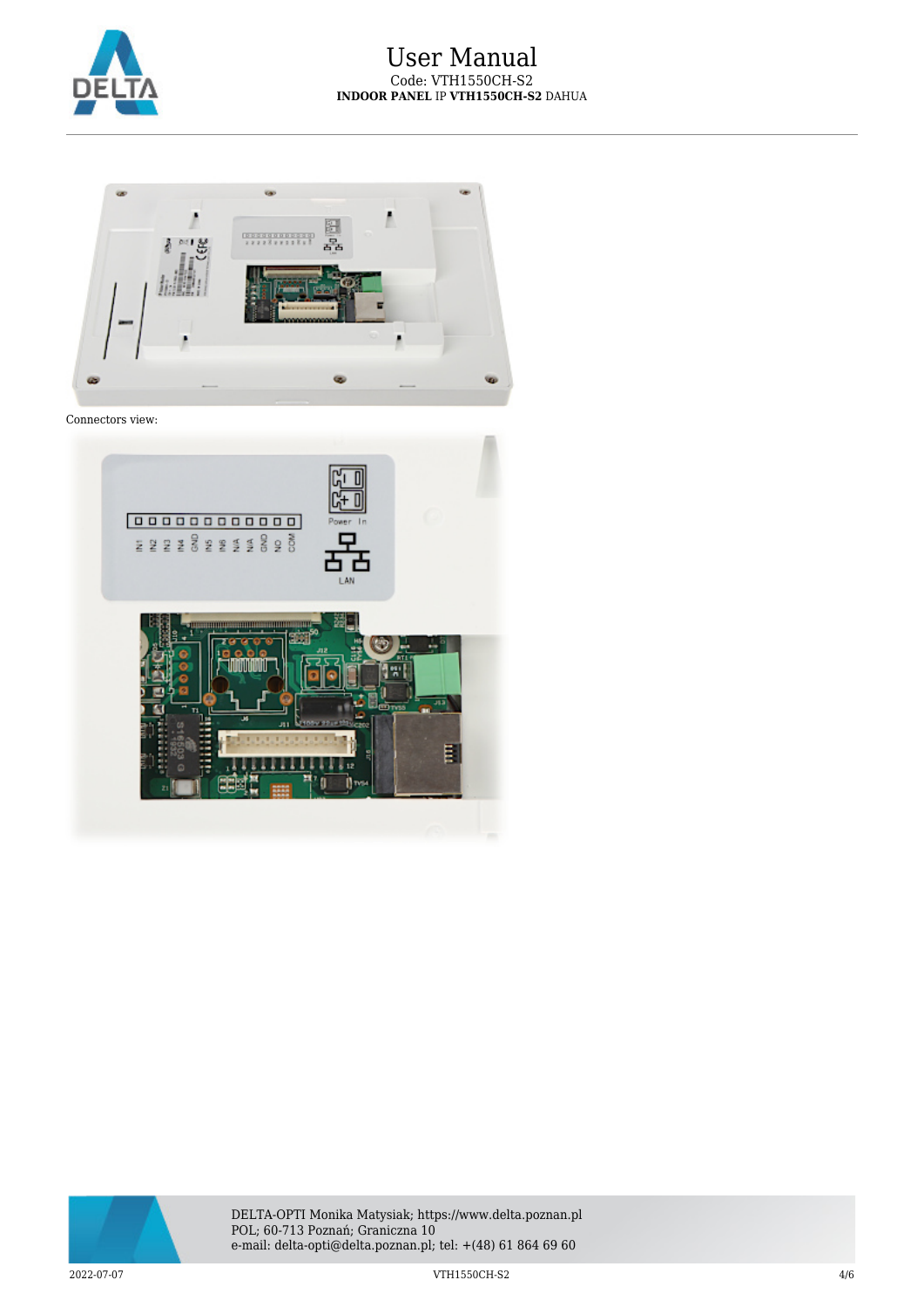



## Memory card slot:



In the kit:



Example of application:



DELTA-OPTI Monika Matysiak; https://www.delta.poznan.pl POL; 60-713 Poznań; Graniczna 10 e-mail: delta-opti@delta.poznan.pl; tel: +(48) 61 864 69 60

2022-07-07 VTH1550CH-S2 5/6